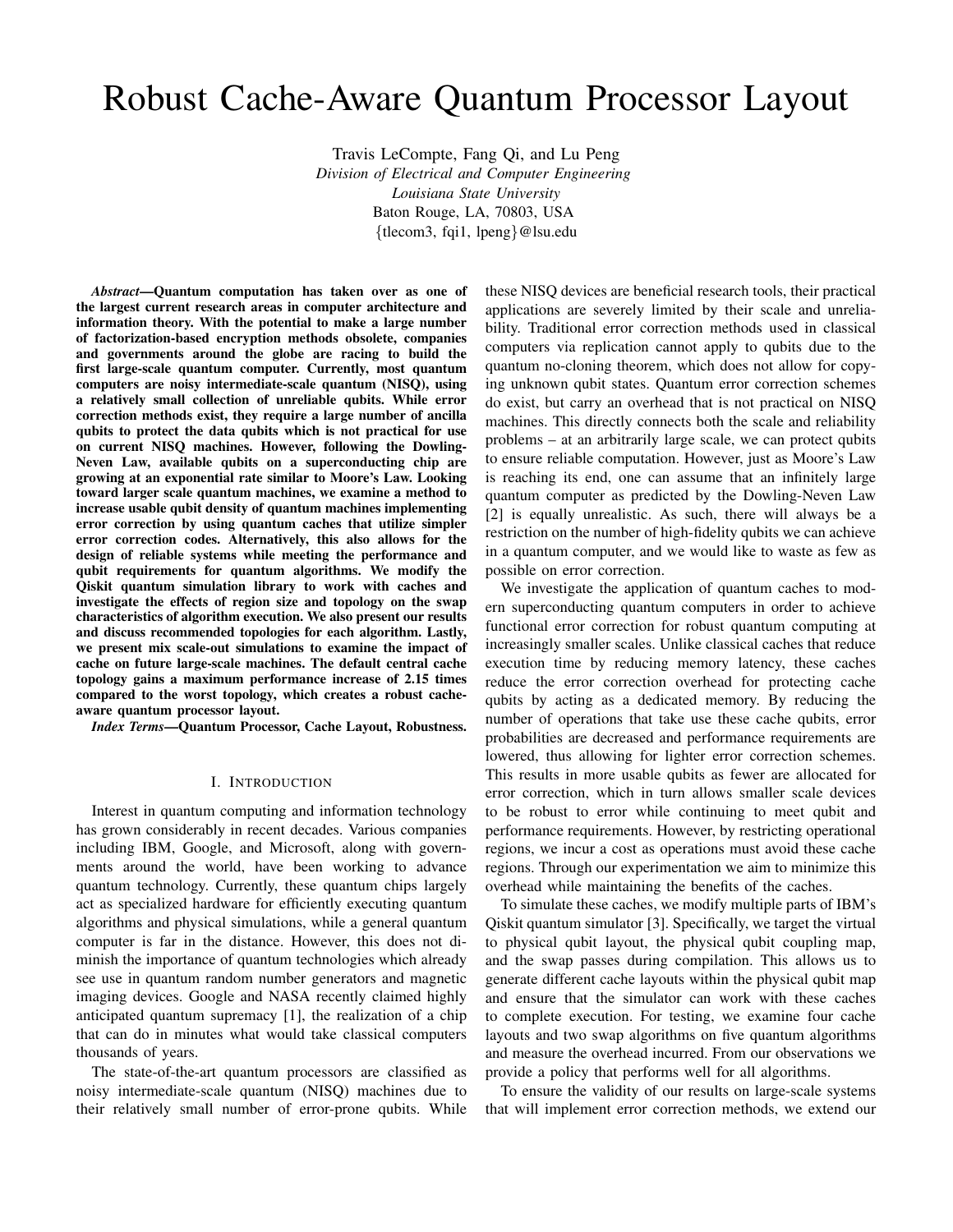simulations to larger mesh networks. Qiskit is unable to simulate large meshes due to memory constraints during the computation of the quantum algorithm. As we are focused on minimizing the movement of qubits during an arbitrary program, we can simulate large scale algorithms by removing the computation component. This enables us to bypass memory limitations at the cost of algorithm execution. Therefore, combined with our small-scale observations, we can display both correct execution and scalability.

The contributions of this work can be listed as follows:

- Our design is the first work, to the best of our knowledge, to apply memory architecture to superconducting quantum technology.
- Our design explores the design space of possible quantum computer cache layout using five advanced quantum algorithms.
- Our design achieves a possible maximum performance increase at 2.15 times compare to the worst cases while keeping a robust system.
- Our design is the first work to explore cache architecture design space at large-scale quantum chip level using mixed scale-out algorithm.



Fig. 1. Visualization of the Bloch Sphere

#### II. BACKGROUND

# *A. Quantum Computation*

Quantum information can be represented in multiple ways. One such representation for qubits, shown in Fig. 1, is the Bloch sphere [4]. The state of a qubit is represented by a vector in the sphere. The two states  $|0\rangle$  and  $|1\rangle$  form a basis set for the vector space of all possible states. If we restrict possible values to the basis set, we effectively have a classical bit. However, qubits can also take the state of any linear combination of the basis states with coefficients from the complex numbers, commonly known as a superposition of states. Operations analogous to classical gates can be represented as rotations of the state vector around the Bloch sphere. All operations can be reduced to a set of universal single- and double-qubit gates including the Pauli operators, the Hadamard gate, and the controlled-not (CNOT, also called the CX) gate.

Quantum algorithms perform computation by manipulating these states individually or in pairs. It is common to transform the data into a superposition with Hadamard gates, perform a series of operations, then transforming back using another



Fig. 2. Standard Mesh Network for Superconducting Quantum Computer

series of Hadamard gates. This can be seen in both Fig. 3 and 8, where the square H gates are single-qubit Hadamards, and the circular gates are CNOTs. Each horizontal line represents a single qubit with gates applied sequentially from left to right. The final step of quantum computation is typically to measure the final states with respect to our basis set described above, returning to classical bits.

There are many different technologies to implement qubits and the associated gates. Ion trap computers construct qubits using suspended ions, where the basis states are the ground state and excited states of the ion [5]–[7]. Gates can be executed by applying lasers to excite the ions and measuring emitted photons. Ion trap systems have longer decay times and higher quality qubits [8] compared to some other implementations while also allowing for any-to-any entanglement between qubits. Optical quantum computers utilize photon polarizations as qubits, commonly with a basis of the horizontal and vertical polarizations [9]. Polarizers and beam splitters act as gates in these systems, using relatively well-known optical hardware. More exotic methods also exist, such as nitrogen-vacancy centers in diamonds that provide high quality qubits [10]. However, most current quantum chips use superconducting technology [11].

#### *B. Superconducting Quantum Computers*

Superconducting quantum computers are built from a collection of Josephson junctions. Each junction is composed of two superconducting materials separated by a thin barrier. This allows for the Josephson effect to take place, where electrons tunnel through the barrier with a phase shift, similar to an inductor. In combination with capacitors, this becomes an LC circuit, where the energy levels in the circuit (alternatively, the flux through the loop) act as the basis states for the qubits. Gates are performed by exposing the circuit to specific microwave pulses for certain durations depending on the rotations the gate carries out. The technology overlaps with traditional semiconductor production and has proven easier to produce functional machines. Both IBM and Google have invested into superconducting quantum systems and have proven successful in creating systems upwards of 70 qubits [12].

By comparison to ion trap systems, superconducting qubits are generally lower quality and are more vulnerable to error and decoherence. Since it relies on superconducting circuits, the chip must be cooled to extremely low temperatures to maintain the flow of supercurrent. Additionally, Josephson junctions cannot be connected in an all-to-all fashion to allow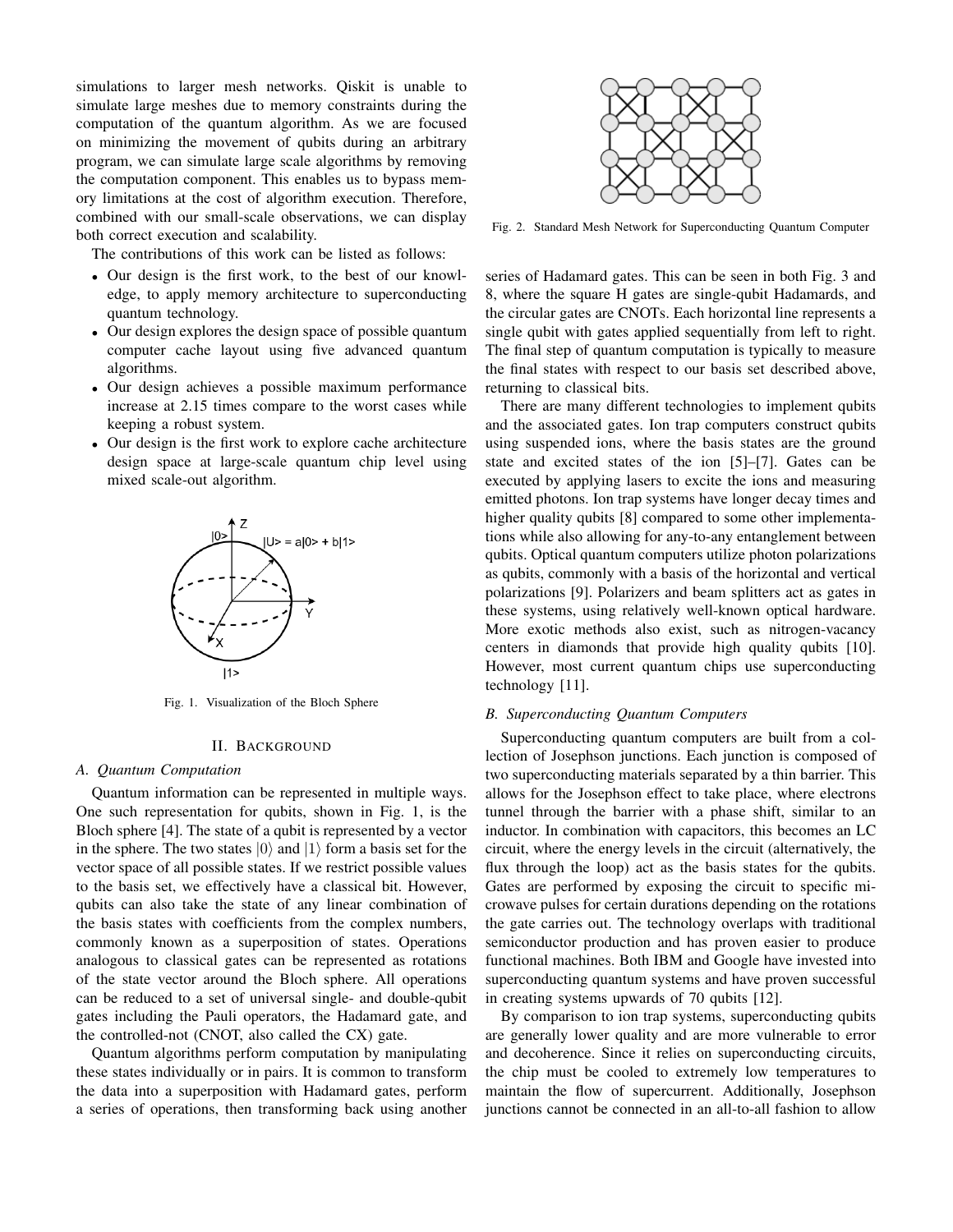for entanglement between any two physical qubits, as is possible with ion trap machines. Instead, the junctions are connected in a mesh network as shown in Fig. 2, where the connections identify which qubits can be entangled. This introduces multiple challenges to the processor design. If an algorithm requires for two qubits to be entangled, they must be moved to be adjacent to one another. Due to the quantum no-cloning theorem, states cannot be copied and thus must instead be moved into correct positions from physical qubit to physical qubit through the mesh by swapping adjacent qubits. Therefore, reducing the number of swaps necessary during computation becomes an optimization problem [13], [14].

IBM provides the Qiskit library [3] to simulate or connect to superconducting back-end devices for quantum computation research. It enables the creation of quantum circuits to execute algorithms and provides access to various back-ends for testing. Since it simulates superconducting chips, the abstract circuits must be compiled to match the physical mesh structure of the chips. There are three components of the compilation process that are important to note – the coupling map, the layout, and the swap algorithm. The coupling map defines the shape, size, and connectivity of the mesh. The layout is an initial map for virtual to physical qubits, and the swap algorithm decides how to move qubits to their necessary positions to perform entanglement during algorithm execution. In Section 4 we discuss the necessary modifications to these stages to enable cache-aware execution.

## *C. Quantum Error Correction*

Error correction mechanisms are critical both in classical and quantum computing to ensure correct operation. Classically, errors occur most frequently in the communication of signals between machines. These errors are caused by environmental noise affecting the communication channel and typically appear as bit-flips present in the transmitted data [24], [25]. Some errors corrupt data into unreadable formats that make it very clear an error has occurred [26], [29]. Other errors may not be easily identifiable and can propagate into future computations [27], [28], [32]–[34]. Correcting these errors during transmission usually rely on a form of error correcting code. First, transmitted data is encoded in some form of error resilient representation [30], [31]. If any errors are detected on receiving the data, they can be corrected as a part of the decoding stage.

Most classical error correction codes are built on redundancy. Data is duplicated into multiple redundant copies and transmitted as a single logical bit. Errors can then show up as a bit-flip of an individual physical bit with probability  $p$ . A simple example is the triplication of data, where a 0 is encoded into three bits as 000 and a 1 as 111. Both classical and quantum error correction codes will be referred to as the ratio of data:ancilla (qu)bits, or 1:2 in this case for a total of 3 bits per logical bit. A majority-rules policy is implemented when decoding the data in an effort to correct any potential errors. If we receive 101 from the channel, we know at least a single error has occurred, which would imply the original value was a 1. Note that it is also possible two errors occurred in both the first and last bits, which cannot be resolved using this triplication code. However, provided that we are more likely to see single errors ( $p < 0.5$ ), we see an improvement in total error rates. To handle multiple errors, one can simply extend the code from triplication to possibly 5 or 7 bits and maintain the majority-rules policy. The probability threshold then depends on the number of errors we hope to protect against and the total number of bits in the encoding. This also demonstrates that the minimum number of redundant bits necessary to protect against errors depends on the probability of error.

One may think we can merely apply the same classical replication techniques to qubits to achieve similar error detection and correction capabilities. However, qubits have two major features that complicate the error correction process. First is that qubits are not quantified into only two states like classical bits. One of the powerful features of quantum information is that a qubit can take one of an infinite number of states represented as a superposition of the two basis states. This impacts how errors can appear within a qubit. Qubits can experience two kinds of discrete errors known as bit and phase flips. These can be represented as the  $X$  and  $Z$ Pauli operators respectively, which flip the state of the qubit around the respective axis. In addition to these flips, in the worse case, an error on a qubit can turn the state  $a|0\rangle + b|1\rangle$ into a completely random state  $c|0\rangle + d|1\rangle$ . Thus the form of quantum errors is more complex than classical bit-flips. The second major limitation is the quantum no-cloning theorem, which states than we cannot make copies of an arbitrary quantum state. This prevents us from duplicating the state for redundancy as in the previous error correction methods, nor can we measure the state to prepare a copy without collapsing the state and destroying the superposition of basis states.

For some time, it was argued that reliable quantum computing and quantum error correction may be an intractable problem. However, Shor's code [15] proved that it was possible to correct arbitrary quantum errors using ancilla qubits using a method built upon classical redundancy methods. Shor's code follows a similar idea to the classical error correction but avoids both copying and collapsing the arbitrary state. The code works in two stages to correct both the bit and phaseflip errors that can occur. First, to address bit-flip errors, we add two ancilla qubits for redundancy and entangle them with the data qubit by using CNOT gates. Note that this does not involve any copying or extraction of data from the initial state. However, the triplication of the basis states looks and acts similar to the classical error correction method. If an error occurs, it is likely to be a single qubit bit-flip, meaning it can be resolved with a majority-rules policy as in the classical setting. To detect any present errors, we can measure the qubits with a special set of measurements dubbed the error syndromes. These syndromes provide information of where the errors occurred without destroying the states, which allows one to undo the bit-flip error. A similar method exists for correcting phase-flips.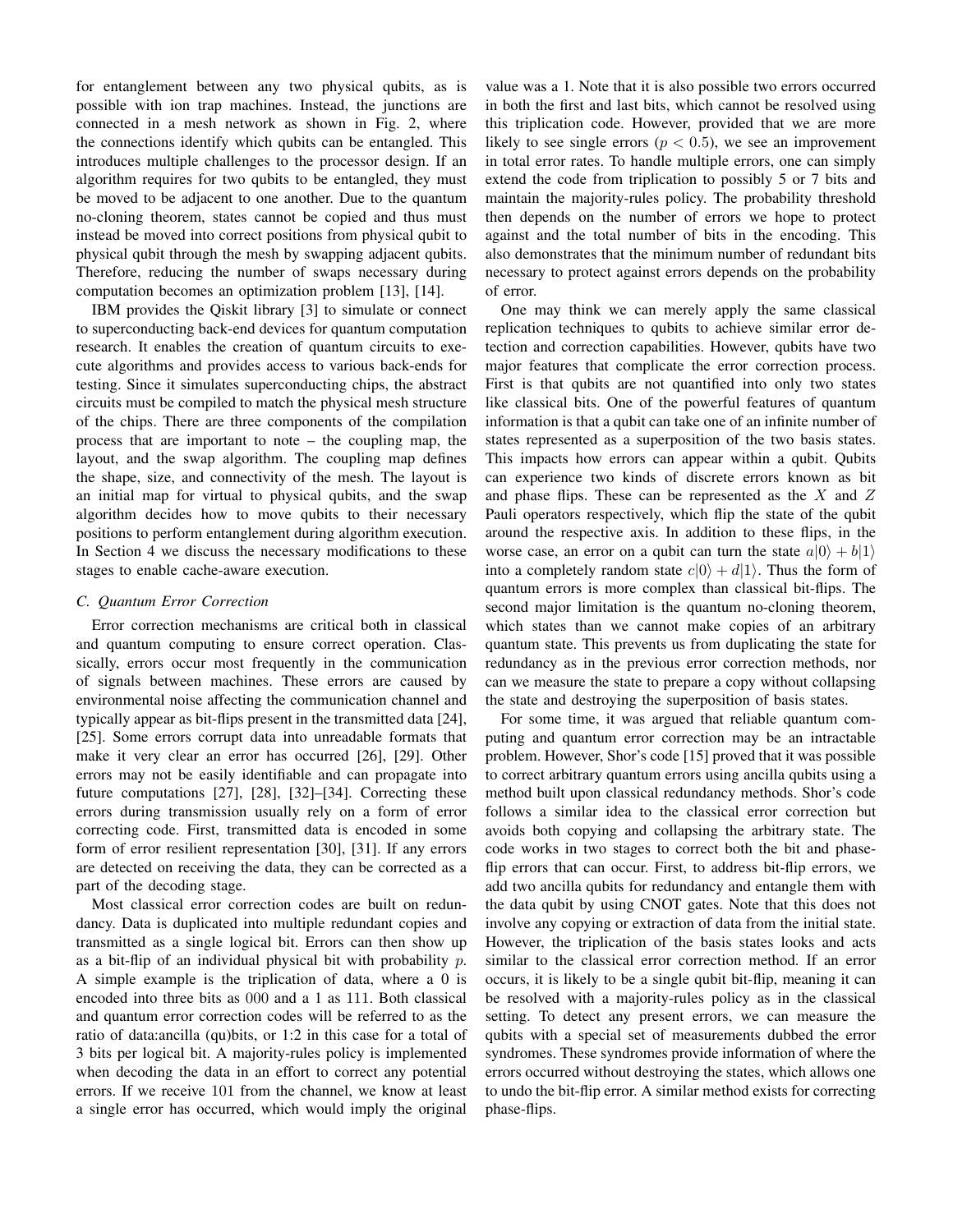

Fig. 3. Encoding and Decoding Circuit of the Shor Code

These two methods can be combined into a 1:8 error correction code that allows for the correction of arbitrary singlequbit errors. The circuit for realizing this error correction code is shown in Fig. 3. The vertical dashed line denotes the potential occurrence of an error during computation or transmission of data. Similar to the classical error correction methods, this provides a benefit in total error rates so long as the probability of error  $p < 0.5$ . It is possible to continue concatenating the codes to increase resilience and correct multi-qubit errors, though the number of qubits necessary quickly outgrow currently available technology.

There have since been many additional codes suggested for quantum error correction [16]–[18]. Some are modifications of Shor's code, such as the Steane code [19]. Others take a different approach, such as surface codes. These codes lay out the ancilla qubits on a surface (both 2D and toric codes are popular [20]) and take advantage of geometry to allow for error detection and correction. Logical zeros and ones are encoded by laying out patterns either in loops on the grid or in lines across or down the surface. In effect, this produces a situation where an error would have to manipulate many qubits to disrupt the logical value of the encoded qubit. Each of these codes require a considerable number of ancilla qubits which limits their applicability to current NISQ machines that operate with a smaller number of qubits.

# *D. Quantum Caches*

In a previous work [21], Thaker et al. discuss the possibility of multiple levels of encoding at various overheads for computation, cache and memory regions in ion trap based quantum computers. While traditional cache designs provide performance increases by holding frequently used data in highspeed memory regions, the quantum cache design focuses on decreasing chip area when deploying error correction codes. By utilizing two error codes, they avoid wasting a large number of qubits for error correction on qubits that are less frequently used or less prone to error (the cache qubits). This allows for slower or less precise error correction methods in memory regions that are used less frequently, while deploying faster error correction in computation regions that must be applied after each operation. They also include code conver-

sion circuits for transferring qubits in one encoding to another, allowing for fast transfer between cache and computation encodings.

An interesting effect of this design is that it also increases the number of usable qubits available if we are operating with a fixed number of physical qubits. Here we define usable qubits as the number of physical qubits in the system that are not allocated for error correction purposes. This is equivalent to the number of logical qubits the system can represent. For NISQ systems that operate with a limited number of qubits, this technique may enable smaller-scale systems to execute more demanding algorithms by providing a larger number of usable qubits.

## III. MOTIVATION

In the previously mentioned quantum caches, the authors implement 8:1 and 1:2 encodings in their compute and cache regions, providing a large improvement in the number of qubits necessary for error correction. The main source of this improvement is taking advantage of ion trap quantum computers' long coherence times, which can be on the order of multiple seconds and possibly even minutes in certain configurations [22]. As the previous proposed cache is designed for ion trap systems, they do not face the mesh connectivity problems that superconducting systems experience. This becomes the major design question we must address when porting this concept to superconducting technology.



Fig. 4. Scaling of Usable Qubits with and without Cache

Superconducting technology cannot take advantage of coherence times when considering multiple error correction codes. Current superconducting coherence times are typically on the order of milliseconds. However, we can still take advantage of varying levels of encoding to save qubits where possible. Although we do not have the large coherence times, superconducting gate times, the time necessary to perform a gate operation on a qubit, are substantially shorter (order of nanoseconds) than ion trap machines (order of microseconds). This difference in gate time makes up for the difference in coherence times and results in comparable number of gate operations per coherence time. This allows us to follow a similar multi-level encoding structure. By having both "compute" and "cache" regions, we can also deploy faster but more costly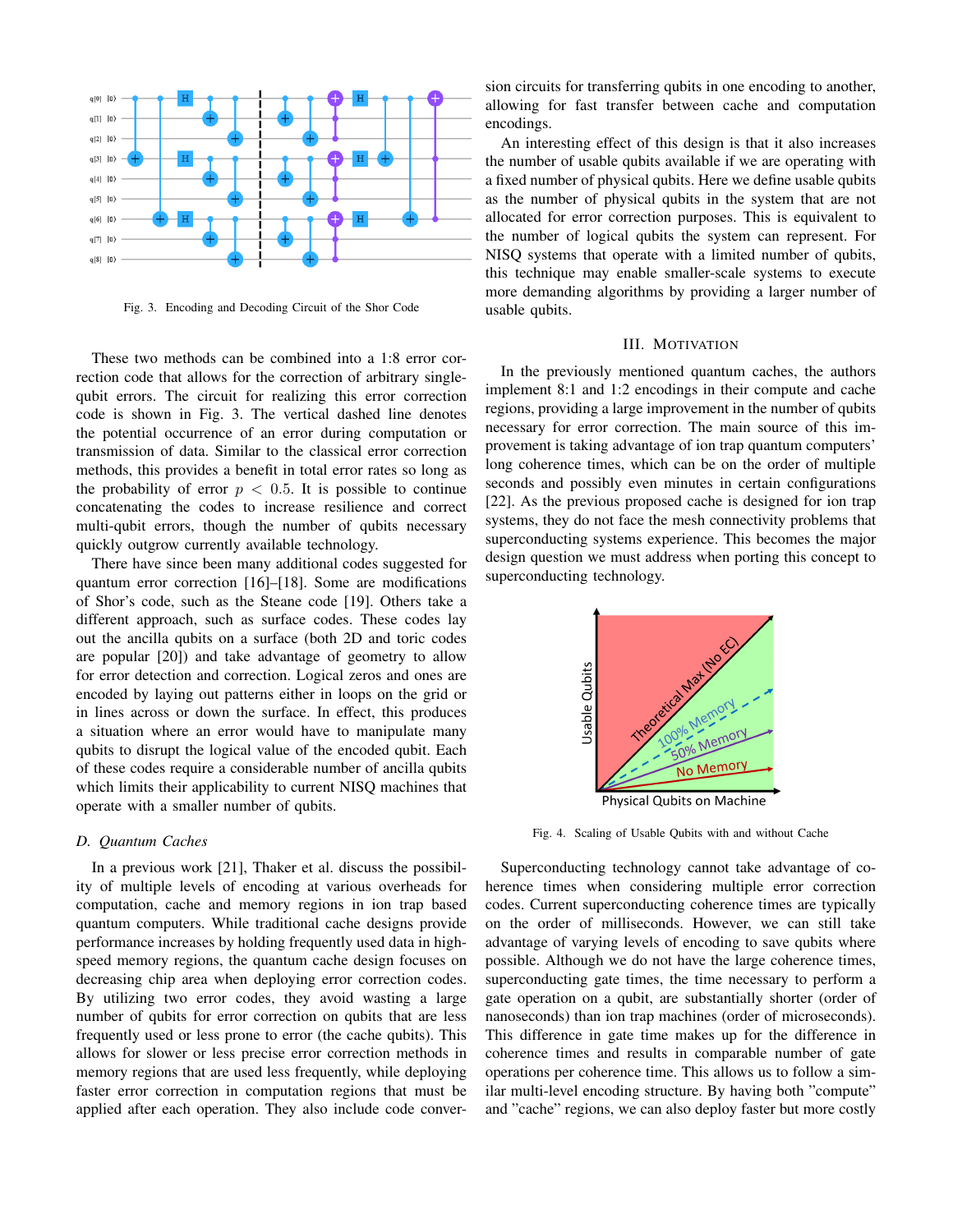error correction in compute regions, and a more qubit-efficient encoding in the cache region. Two simple codes to choose to employ are the Shor code for compute regions (1:8) and the Steane code for cache regions (1:6). In total this is a reduction of 2 qubits per data qubit, or a  $\frac{9-7}{9} = 22\%$  reduction for the cache regions.

Figure 4 shows the concept of saving qubits as we increase cache size. Here, usable qubits are defined as the sum of both computation and cache qubits (basically all non-ancilla qubits reserved for error correction). Naturally, the line  $y = x$  acts as our absolute boundary. If we did not need to implement error correction at all, our device would lie along this line, though such a perfect machine does not currently exist. All other lines can be drawn following  $N = \frac{pn}{c_1} + \frac{(1-p)n}{c_2}$  $\frac{-p}{c_2}$  where N is the number of usable qubits,  $n$  is the number of physical qubits in the machine,  $p$  is the cache percentage, and  $c_1$  and  $c_2$  are the number of qubits necessary for the error correction codes for the cache and compute regions respectively. The dashed line represents marking every qubit as a cache qubit – this is impractical as we do not have any qubits for computation, but it provides an upper bound on our design as it would apply the less costly error correction code to the entire system. Similarly, the red line denotes having no memory, and thus having the most costly error correction code apply to all qubits. This results in the most qubits allocated for error correction. Therefore, when choosing a cache size, we fall somewhere between these two lines – shown here is an even split between cache and computation qubits. We can guide our choice of cache size by the number of qubits required for an algorithm. By maximizing the cache percentage  $p$ while maintaining enough usable qubits to execute the desired algorithms, we waste fewer qubits on error correction while meeting functional requirements.

An alternative perspective is to consider that we are enabling error correction on a system that cannot otherwise support error correction codes while meeting the performance and qubit requirements for a given algorithm. For example, if we wish to use Shor's code for an algorithm that requires  $n$  logical qubits, we would effectively need  $9n$  physical qubits when adding the ancilla qubits for error correction. By comparison, using a 50% cache size with the Shor and Steane codes as discussed above, we can implement error correction with only  $\frac{9n}{2} + \frac{7n}{2} = 8n$  qubits. While we could simply apply the Steane code to every qubit, there may be limitations that prevent this, such as performance requirements or differences in the reliability of individual qubits.



Fig. 5. Cache Forced Swaps

## IV. DESIGN

In order to simulate quantum caches on superconducting chips, we modify each of the three main parts of the Qiskit library – the coupling mesh, the initial layout, and the swap algorithms. We add a list to the mesh to keep track of the included cache nodes. This provides a base from which to enforce gate restrictions and make the execution cache-aware. The initial layout is modified to prioritize non-cache qubits to avoid unnecessary swaps. The swap algorithms must be aware of the cache qubits to enforce swaps in and out of the cache in addition to its traditional job of ensuring that qubits are adjacent for entanglement.

Beyond simulating on small scale superconducting chips around 20 qubits, we also extend Qiskit to perform large-scale quantum circuits on large-scale superconducting chips, around 100 qubits level. To perform this task, we modify the Qiskit library to allow large-scale circuit compilation and propose a scale-out algorithm to generate these circuits. We modify the simulation process to only perform swap mapping while discarding data operations such as single-qubit gates. This allows us to circumvent the library restrictions and makes simulation feasible. For the scale-out algorithm, we extract circuit characteristics directly from real quantum applications and feed them into the mixed scale-out algorithm, which aims to run on classical computers with high fidelity relative to the real large-scale circuit.



Fig. 6. Four Basic Cache Topologies

#### *A. Coupling Mesh and Cache Topology*

The first necessary step is to add the concept of a cache to the simulator. We add a list to hold all nodes that are in the cache. This is used by the layout and swap algorithms to identify which nodes should be prioritized for mapping and swapping. We additionally construct a separate mesh with cache nodes removed to allow for easy swap path identification. The swap algorithms rely heavily on shortest path algorithms, so it is beneficial to have a pre-made separate graph limited to only data qubits to prioritize non-cache swapping where beneficial. Lastly, we add functions to generate the various cache topologies used in our experiments.

In the previous work examining the quantum memory hierarchy, the system is implemented using ion trap technology [21]. Due to its arbitrary qubit entanglement capabilities, there is little distinction between data and cache qubits. However, there is a major difference when using superconducting qubits because the connectivity between qubits is limited, and we cannot simply operate on any two qubits at will. Choosing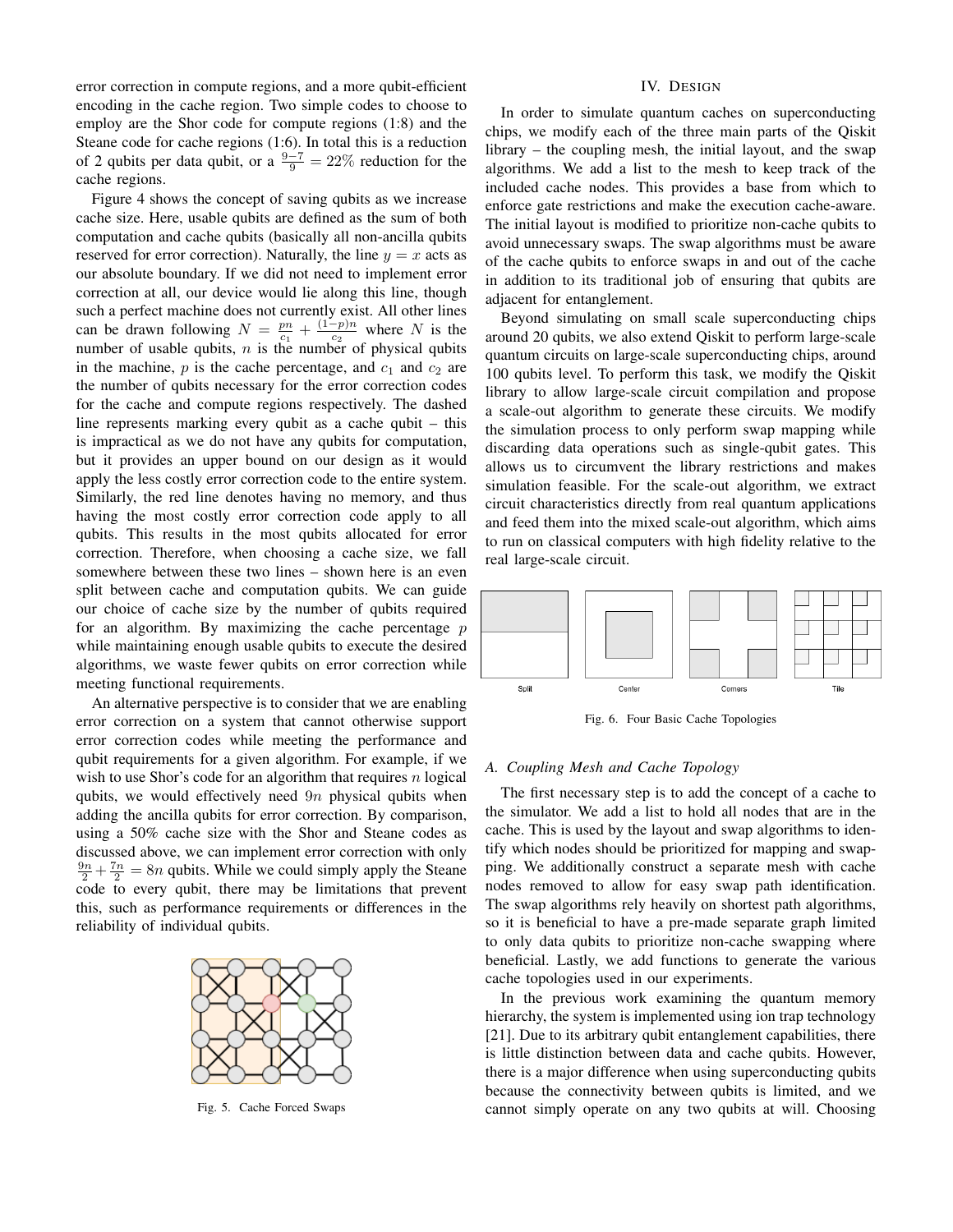which qubits to place in the cache thus has an impact on the swaps the algorithm must perform to complete the algorithm. As shown in Fig. 5, the two marked qubits are adjacent and therefore should be available for operation. However, with the highlighted cache placement, one of the qubits falls within the cache and thus is not valid for use. To complete the operation and continue with algorithm execution, the qubit must be moved out of the cache, creating more swaps.

Given *n* physical qubits there are  $2^n$  potential cache layouts to consider. In order to avoid searching this whole space, we instead focus on four different topologies, two contiguous and two distributed, as shown in Fig. 6. The two contiguous methods, a straight split and a central cache, allow for larger contiguous cache and computation areas. The two distributed methods are the four corners of the mesh and a tiled version that spreads the cache equally throughout the mesh. The corner topology also allows for a large contiguous region of computation but divides the cache into parts, while the tile method instead opts to intersperse both cache and compute qubits. These four methods together provide a variety of options to consider for cache design based on algorithm characteristics.



Fig. 7. Four Qubit Initial Layout

#### *B. Layout*

The initial layout of the algorithm maps the required virtual qubits to the physical qubits in the mesh, as shown in Fig. 7. Similar to the previous discussion about cache topology, a number of compiler passes directly involving the physical qubits need to be modified to account for the cache, including this initial layout. Poor initial qubit placement can result in additional swaps. It is not as critical as the swap algorithm since it is only the initial state of the system, but it can have considerable impact on shorter algorithms.

Typical layout passes examine both the mesh and the algorithm to decide on qubit placement. First, identify the most and least heavily connected qubits in the mesh. Second, look ahead through the gates that must be executed to identify the order in which qubits must be operated on. Using this information one can map the qubits that are used together to be nearby in the mesh. However, adding the concept of a cache changes this process, as an unaware layout may map virtual qubits to cache qubits and add unnecessary swaps. We modify this process to also reference the list of cache qubits in the mesh and prioritize non-cache qubits before cache qubits. This allows us to retain the benefits of the pre-existing layouts while avoiding as many unnecessary swaps due to the cache as possible.

# *C. Swap Algorithms*

The last major part of the compilation process that we must modify are the swap algorithms. These algorithms are responsible for ensuring that qubits are adjacent to each other whenever two qubits are operated on together. As discussed previously, it is critical for the swap algorithm to be cacheaware for the algorithm to complete execution. Otherwise, the simulation would attempt to operate on qubits when it cannot due to the cache, leading to failures. In this sense it is also the responsibility of the swap algorithm to enforce these additional restrictions on the qubits' positioning within the mesh. While there are many different swap algorithms that have been studied to minimize swaps or maximize reliability, we present two different cache-aware swap algorithms and compare their properties and behaviors.

In general, the swap algorithms examine the list of operations that must be executed and insert swap operations that move the qubits to their necessary positions in the mesh. With no cache, single qubit operations do not require any swaps as they can be executed locally at any qubit position. The only operations that force qubit movement are two qubit operations such as the CNOT. Three or more qubit operations do exist, but can be unrolled into a combination of one and two qubit operations in the basis set. Upon locating a twoqubit operation, the swap algorithm checks whether they are adjacent. If not, it finds a shortest path from one qubit to the other and inserts swaps along that path. It is possible for the movement of one qubit to possibly move other qubits further from their goal locations. Some algorithms implement look-ahead mechanisms to address this problem and increase system-wide efficiency, while others implement probabilistic methods to avoid interference.

|     | <b>Algorithm 1 Baseline Swap Algorithm</b>                            |
|-----|-----------------------------------------------------------------------|
|     | <b>Input:</b> A list L of all gates and their operating qubits $q, v$ |
|     | 1: for all gates in $L$ do                                            |
| 2:  | <b>if</b> single qubit gate and $q$ in cache then                     |
| 3:  | swap along shortest path to nearest available non-                    |
|     | cache qubit                                                           |
| 4:  | end if                                                                |
| 5:  | if two qubit gate then                                                |
| 6:  | if both q and v in cache then                                         |
| 7:  | swap q out to nearest available non-cache qubit                       |
| 8:  | swap $v$ to nearest available non-cache neighbor of                   |
|     | q                                                                     |
| 9:  | <b>else if</b> only one of q and v in cache then                      |
| 10: | swap along shortest path to non-cache neighbor of                     |
|     | $v$ or q respectively                                                 |
| 11: | else if neither $q$ or $v$ in cache and they are not                  |
|     | adjacent <b>then</b>                                                  |
| 12: | swap $v$ to nearest available non-cache neighbor of                   |
|     | $\boldsymbol{q}$                                                      |
| 13: | end if                                                                |
| 14: | end if                                                                |
|     | 15: end for                                                           |
|     |                                                                       |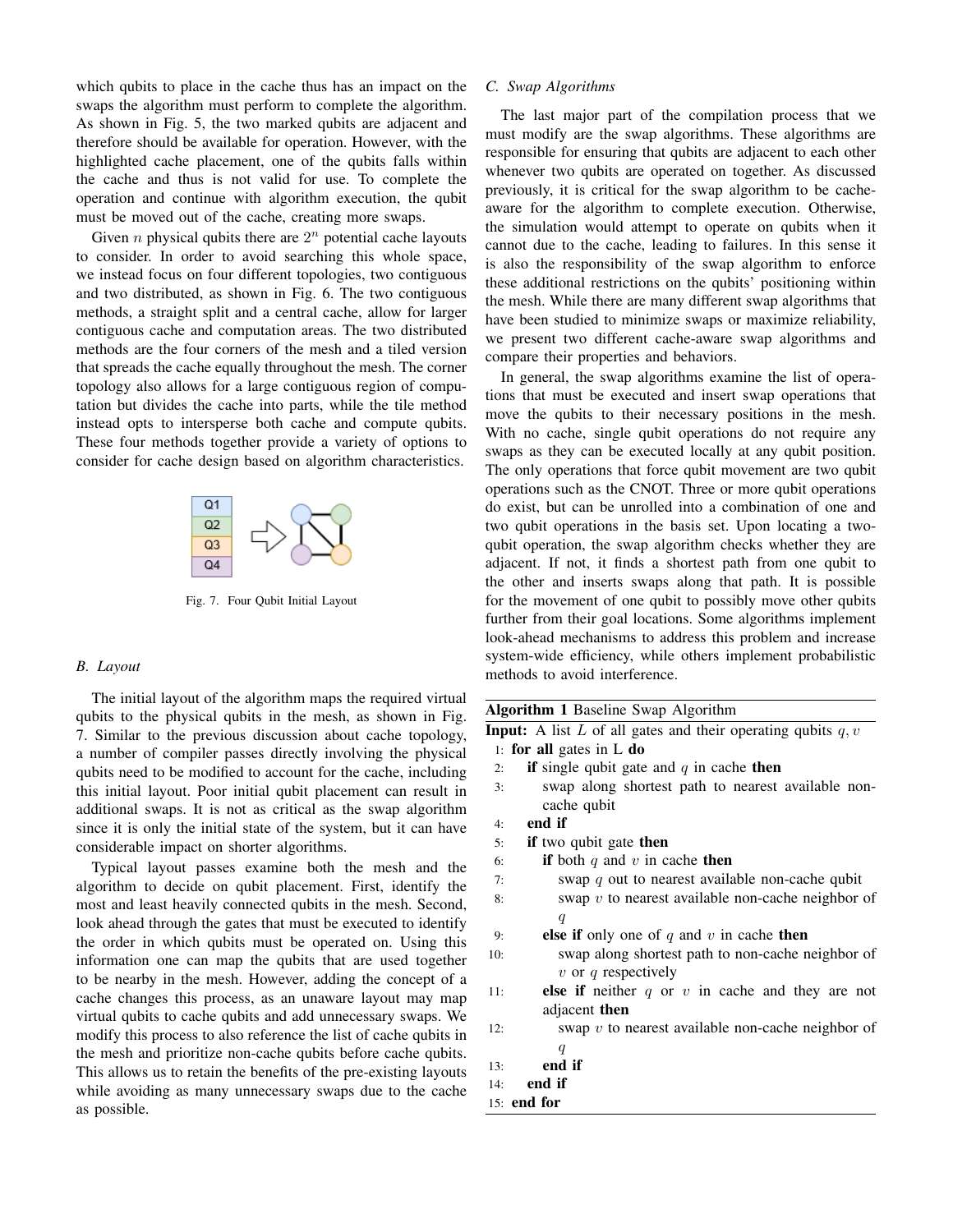When incorporating a cache, the first modification involves single-qubit gates as they can no longer be executed on any qubit in the mesh. Instead, they are now capable of forcing movement if a single-qubit operation is set to take place on a cache qubit. By definition of the cache, operations should not act on cache qubits wherever possible to increase system reliability. As such, even single-qubit gates may require moving out of the cache to a non-cache region. For two qubit operations, as previously discussed, both qubits must be out of the cache and adjacent with each other for the operations to be successful. Both algorithms presented follow Algorithm 1, but act differently when selecting the paths to take to move qubits together. The first algorithm acts as a baseline, here referred to as the BaselineSwap (BSwap). It finds the direct shortest path between two qubits and routes them together, ensuring their final positions are not within cache qubits. This ensures correct execution of the algorithm, but allows for swaps through the cache. The second swap algorithm aims to minimize the number of swaps occurring within a cache, here referred to as the NoCache Swap (NCSwap). By utilizing the previously mentioned reduced mesh that does not contain cache qubits, the algorithm can easily find the direct shortest path using only non-cache qubits. In the case that either qubit is in the cache itself, it first moves them out to a non-cache region, then routes them together avoiding cache qubits. The only modification necessary is to use this modified mesh that does not contain the cache qubits when finding the shortest paths in lines 3, 8, 10 and 12. This algorithm does not work if the compute region is not contiguous, as the mesh then becomes disconnected, though it can be modified to simply fall back to BSwap in these circumstances.

Impact on Performance and Reliability. Implementing the cache adds data movement as we must swap qubits in and out of the cache and avoid transferring through cache regions where possible. The cache shape, size and swap algorithms can effect this performance overhead. Our design aims to minimize the number of swaps at various cache shapes and sizes, which we treat as our main performance metric in the following evaluations. Reducing the number of added swaps reduces execution time and increases reliability by reducing the number of total gate operations on the qubits, in addition to enabling the error correction codes at smaller scales.

## *D. Large-Scale Implementation*

Due to the inherent exponential growth of quantum algorithms, using classical computers to simulate complete quantum circuit generation and computation at large scale is infeasible and would otherwise contradict quantum supremacy. However, observing the behavior of a real application on a large-scale circuit is one of the critical components for assisting large-scale quantum computer design. Therefore, it is necessary to find a feasible solution which generates a largescale quantum circuit based on the small-scale algorithm using a classical computer with high fidelity compared to the real large-scale circuit.

By inspecting the circuit growth of real applications on the small-scale Deutsch-Jozsa algorithm, shown as Fig. 9, we observe the number of total gates, CX gates, and CX gates per qubit are growing at consistent exponential rates. After studying this growing trend, we have found an inherent growth behavior of a quantum algorithm that within one quantum algorithm, different stages follow a strict sequence order, and some stages grow at an exponential rate while others only grow linearly. A simple Quantum Fourier Transform (QFT) circuit, shown as Fig. 8, will be used to illustrate this behavior, with circuit implementation from [23]. As Fig. 8 (a) shows, the QFT algorithm can be separated into sequences of stages based on its functionality, which is true for many algorithms. The stage 1 boxed in blue performs on every qubit a sequence of one Hadamard gate followed by a series of UROT gates applied to all higher indexed qubits. Similar to the CX gate, the UROT gate is a two-qubit controlled rotation gate that requires target and control qubits to be adjacent in the mesh. Stage two and three are swap and measurement stages, which request three CX gates and one measurement gate for each operation respectively. Based on the behavior of each stage shown as the table of Fig. 8 (b), it is clear that stage 1 has an exponential scaling  $n^2$ , but stage 2 and stage 3 will have a linear scaling with  $\frac{n}{2}$  and n respectively.

Therefore, as shown in Fig. 8, a large-scale implementation of QFT would follow the same sequence of execution stages as small-scale while using more qubits. The number of gates necessary for some stages may scale linearly with the number of qubits, such as stage 2, while others may scale exponentially. This general trend is proved in Fig. 9. This exponential growth quickly becomes impossible to compile and simulate on a classical computer, preventing direct scaling. However, it is still possible to approach similar qubit movement behavior using the Mixed Scale-out Algorithm presented next.

*1) Mixed Scale-out Algorithm:* A mixed scale-out algorithm will enlarge each stage of a real small-scale algorithm with a constant rate of n copies of gates from the target stage using a random mixed fashion. Following this rule, the circuit produced by a mixed scale-out algorithm will have the same stage sequence as the real large-scale quantum algorithm. For the gate number difference, the resulting circuit will only be different at stages that require exponential scaling, which are projected to a constant rate  $n$ . Since this paper focuses only on the swap mapping and swap count difference between different cache layouts, only 2-qubit gates will be extracted and used. Using the QFT circuit as an example, assume that the small-scale circuit has 6 qubits and that the target largescale circuit has 120 qubits. A mixed scale-out algorithm will make a copy of the small-scale algorithm 20 times, and aggregate all the gates into corresponding stages. For stage 2 and 3, this enlarging process will be very close to the real large application. Stage 1 will have  $6^2 * 20 = 1,240$ swap paths generated by the mixed scale-out algorithm, while the real large-scale circuit will have  $120^2 = 14,400$  swap paths. The mixed scale-out algorithm successfully reduces the complexity of the swap path generation from  $O(n^2)$  to  $O(n)$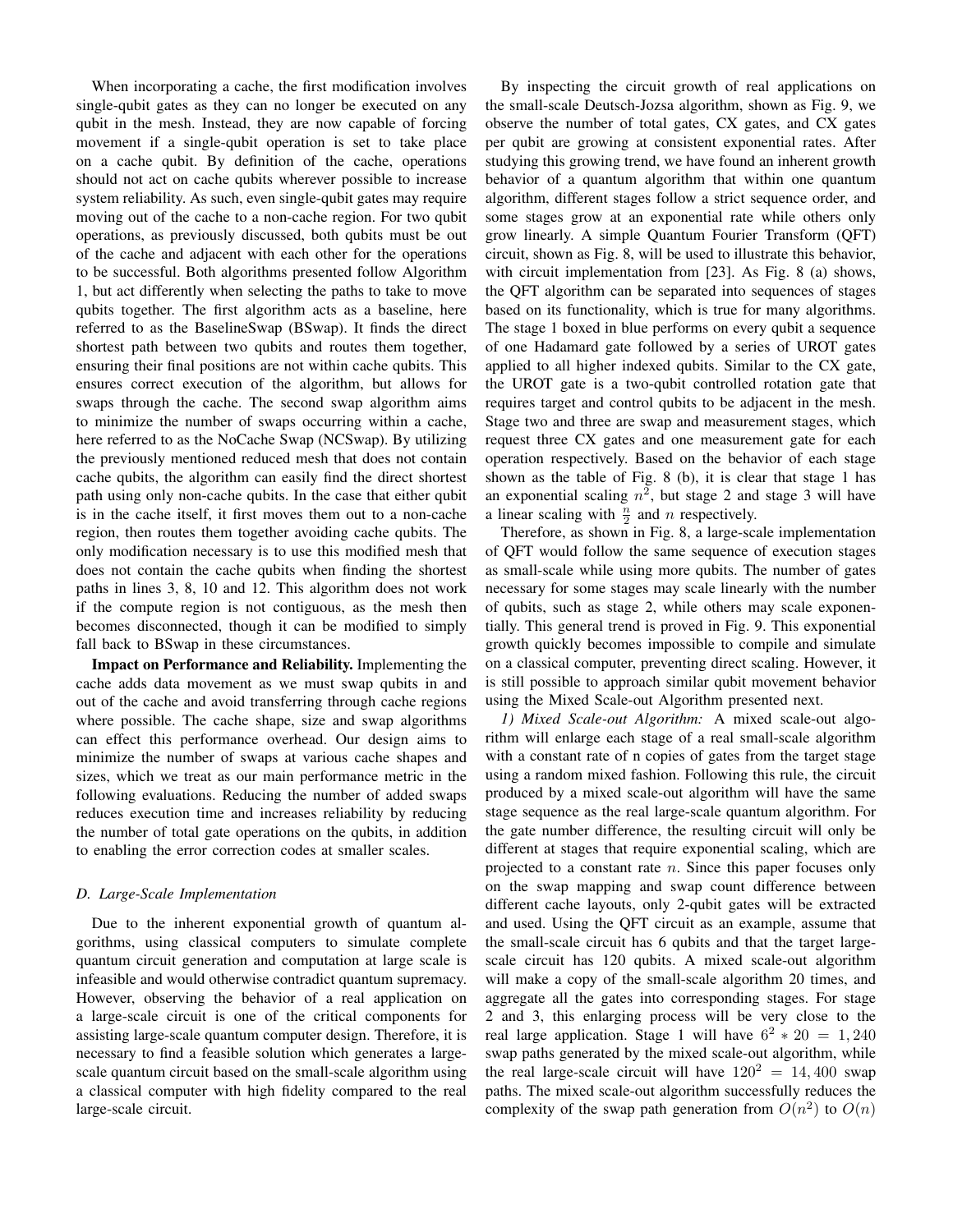

Fig. 8. n-qubit Quantum Fourier Transform(QFT) circuit. (a) QFT circuit separated by stage. (b) Table of gate diagram with the number of qubits involved.

with all the created swap paths belonging to the real large-scale circuit. Therefore the mixed scale-out algorithm perfectly suits the purpose of exploring the path behavior in the large-scale quantum chip with a balance between feasibility and fidelity.



Fig. 9. DJ gate growing rate

| <b>Algorithm 2</b> Mixed Scale-out Algorithm |  |  |  |  |
|----------------------------------------------|--|--|--|--|
|----------------------------------------------|--|--|--|--|

| <b>Input:</b> A list of Quantum Gates $C$ , scale-out ration $n$ |
|------------------------------------------------------------------|
| <b>Output:</b> A list of Quantum Gates $C'$                      |
| for each gate $0 \leq g \leq  C $ do                             |
| <b>if</b> gate ! = measurement && gate! = barrier <b>then</b>    |
| add the gate in $C'$                                             |
| end if                                                           |
| end for                                                          |
| for each gate $0 \leq g \leq  C $ do                             |
| Duplicate each gate $n$ times                                    |
| Rename every Quantum Register of each new gates                  |
| Save the new gates into $C'$                                     |
| end for                                                          |
| enable random qubit allocation                                   |

*2) Enabling Large-scale Qiskit Library for Mixed scaleout Algorithm:* The large-scale Qiskit library inherits features of the three implementations in the preceding subsections. Compared with the original Qiskit library, the large-scale Qiskit library only performs the circuit construction and compiling processes while discarding the simulation part for computation. Meanwhile, the memory defined limitation of the largest number of physical qubits has been removed to allow mapping of the virtual qubits to physical qubits with any given size. This isolated process releases the potential of the library to be able to measure the swap count with any given input size. The proposed mixed scale-out algorithm shown as Algorithm 2, aims to generate circuits on a large scale and keep the balance between feasibility and fidelity. The algorithm extracts the circuit from a small algorithm and feeds it into the filters that filter out the barriers and measurement operations that influence combination with another circuit. The duplication procedure will rename the quantum registers to avoid mismatching. For executing each gate within the target stage from different small circuits, the algorithm adopts the round-robin policy to execute each gate of the circuits. After the generation of the circuit, the algorithm will enable the random qubits allocation procedure to avoid the qubits from the same copy to aggregate.

#### V. RESULTS

For our experimentation, we test five quantum algorithms: Shor's factorization algorithm [35], Grover's search algorithm [36], Simon's algorithm [37], the Deutsch-Josza (DJ) algorithm [38], and the Bernstein-Vazirani (BV) algorithm [39]. These algorithms cover a variety of quantum computation tasks. BV, DJ and Simon's algorithm are three of the first quantum algorithms used to demonstrate the benefit of quantum computers over classical computers. Grover's search algorithm searches a set of quantum data to identify matching queries. Shor's algorithm, likely the most well known of the set, is a polynomial time factoring algorithm whose security concerns interest governments worldwide. Each of these algorithms are tested on all four cache topologies at various cache sizes. The number of swaps are recorded to show the swaps incurred by each cache topology. The overhead in the number of swaps can be used to approximate the overhead in computation time following the function  $f(n_s) = 3 * n_s * t_{cnot}$ , where  $n_s$  is the swap overhead and  $t_{cnot}$  is the average time necessary to execute a single CNOT gate. Results for both the BSwap and NCSwap algorithms are shown to provide comparisons under all settings.

#### *A. Small Scale*

For these small scale simulations, we implement the cache and swap algorithms on sizes that can be executed with current technology without error correction enabled. We cannot actually implement error correction for testing purposes, as it would require more qubits than can be feasibly simulated. Instead, we are working directly with the qubits and assuming that error correction would be implemented at a larger scale.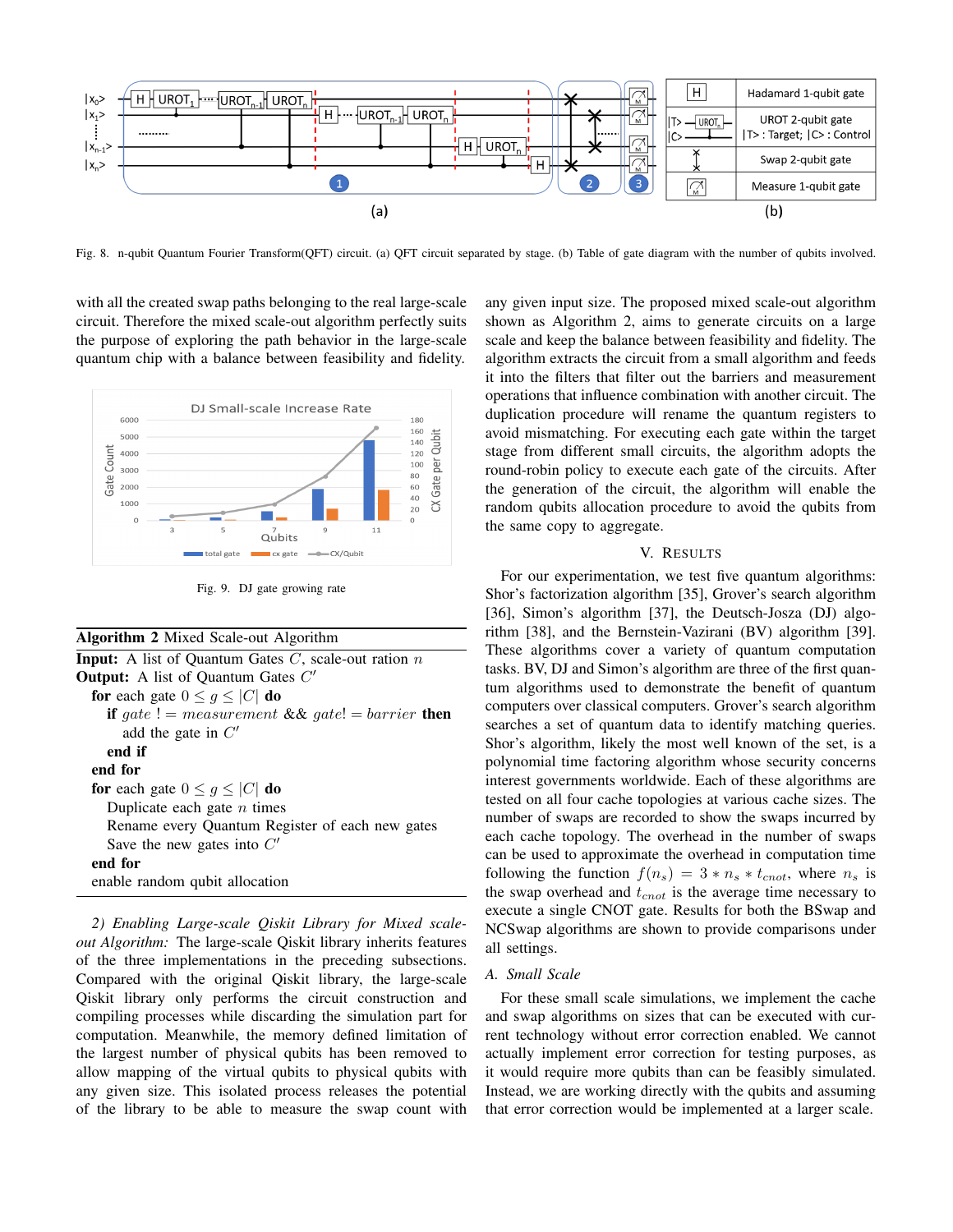

Fig. 10. Baseline Swap Results, Small Algorithms



Fig. 11. Baseline Swap Results, Large Algorithms

Baseline Swap Results. The results for the BSwap algorithm are split into two figures, Fig. 10 and 11. The larger algorithms (Shor and Grover) are separated from the smaller algorithms (BV, DJ, Simon) because we use two separate methods for manipulating the cache size. For the larger algorithms, taking a percentage of the total mesh size as cache works with no problem, as there are enough qubits to select from. However, the smaller algorithms use a smaller mesh, resulting in rounding issues when using cache percentages. To provide more clear results about the effects of increasing cache size, we instead directly increase the number of cache qubits rather than relying on a percentage.

The smaller algorithms exhibit relatively similar behavior for all of the cache topologies. At most cache sizes, either the corner or center topology performs best depending on the algorithm, though the tile and split topologies do not perform much worse. As expected, the number of swaps trends upwards as cache size increases, as more qubits must be moved out of the cache.

The larger algorithms also show a general trend upwards in swaps as cache size increases, though Shor's algorithm shows somewhat more complex behavior. Grover's algorithm stands out as the only one that benefits mostly from the tile topology, and the split topology at higher cache sizes. By comparison, Shor's algorithm is has consistently low number of swaps with the central topology at all cache sizes except for the largest cache size. We will discuss why we believe the algorithms display these behaviors in the following discussion section.

Best and Worst-Case Overhead. In order to underscore the importance of choosing the correct cache topology, we identify the best and worst cache topology at each cache size for each benchmark and calculate the overhead difference between the best and worst topologies. Based on the previous observations in Figs. 10 and 11, we choose to treat the central cache as our default choice as it consistently performs best on the smaller algorithms, and the larger cache sizes for Shor's algorithm. Fig. 13 displays the minimum, maximum, and mean overhead figures for each benchmark. As shown, the difference between minimum and maximum ratios can be very large, with the greatest difference being roughly 147% for Grover's algorithm. When examining only the default central topology, we similarly find the greatest difference of 115%, or a 2.15x improvement. There is also typically a sizable difference between the average and minimum overhead, ranging from roughly 9-30% overhead over the best choice of topology. The large differences between the maximum and mean topologies indicate the impact of cache topology on performance. If one were to blindly choose a cache topology for a given algorithm and cache size, they could suffer these large increases in the number of swaps and therefore execution time. As such, our recommendation is to profile a given test program to identify which cache topology is optimal, but the central cache is a consistent choice for all of our tested algorithms.

No-Cache Swap Results. In addition to the previous results for the baseline swap algorithm, we also include results for the second NCSswap algorithm. This algorithm was created to minimize the number of cache-influenced swaps (a swap where one or both of the qubits were in the cache) during execution. The swap results are shown in Fig. 12. For brevity, only DJ is shown from the smaller class of algorithms, along with Shor's and Grover's algorithm. We chose these three algorithms as our sample because DJ, BV and Simon's algorithm show fairly similar behavior and can be represented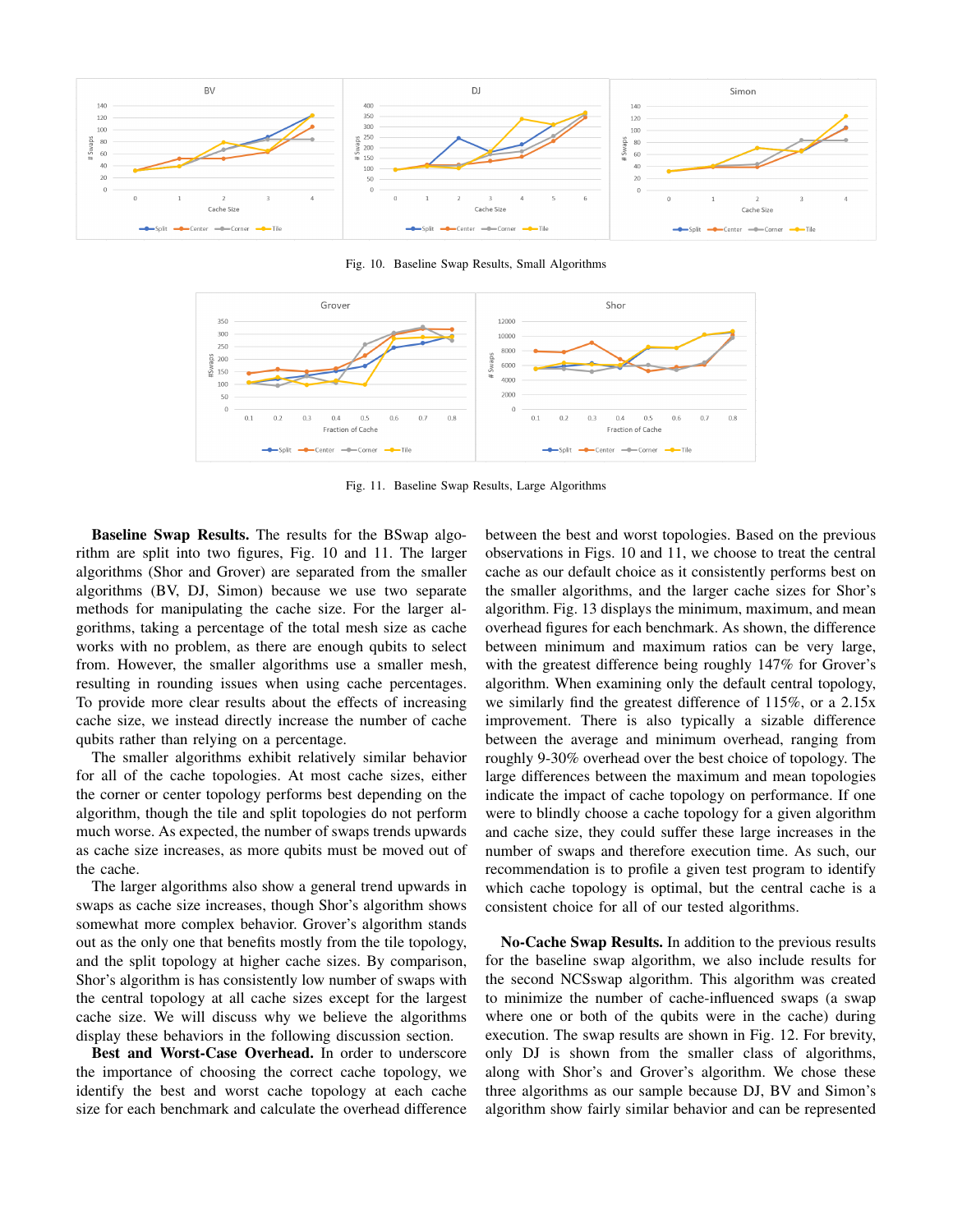

Fig. 12. Nocache Swap Results



Fig. 13. Best, Mean and Worst case performance between topologies of each benchmark at all cache sizes

by one representative.

As seen with BSwap, for DJ the center and corner topologies typically perform better. However, Shor and Grover show very different behavior. The most prevalent observation is that not all cache topologies can be run at higher cache sizes, namely center and corner, which had performed best with the baseline swap algorithm. The cause of this is the requirement that the algorithm must not swap through the cache, except when one or both qubits originate in the cache. If distinct compute regions are isolated from one another by a cache region, qubits cannot move across the boundary and the computation cannot finish. This explains why the center topology is the first to fail, as it grows to divide the mesh in half. It is possible in this case to fall back on the baseline swap algorithm, but it is interesting to observe at which point the topologies begin to fail. Only the split topology is capable of completing both algorithms, which is sensible as it results in a large contiguous compute region. The tile configuration also performs well, and for the Grover algorithm also has the minimum number of swaps.

Cache-Influenced Swaps. To provide more insight into the impact of the no-cache swap algorithm, we measure how many swaps occur where at least one of the two qubits are present in the cache. We then calculate the difference between the percentage of these swaps for the baseline and no-cache swap algorithms. We expect that no-cache swap will display a substantial reduction in the frequency of these cache involved swaps as we actively avoid swapping through the cache where

possible. We again calculate the geometric mean over the various cache sizes and topologies to present the total effect of the no-cache swap algorithm regardless of chosen topology or cache size, though it is worth noting that both algorithms have similar performance at the largest cache sizes as it becomes impossible to avoid swapping through the cache.



Fig. 14. Reduced Percentage of Cache-Involved Swaps

The results of these measurements for each benchmark are shown in Fig. 14. As expected, the no-cache swap algorithm reduces the number of cache involved swaps in every benchmark regardless of cache size or topology. Shor's algorithm shows the greatest improvement at nearly 21%, with a minimal improvement of roughly 2% on DJ. Across all five benchmarks, the no-cache swap algorithm provides a mean 9.85% reduction in the number of cache-involved swaps. Note that this reduction does come at an overhead in total number of swaps, as can be seen by comparing Figs. 10, 11 and 12. However, reducing the number of swap operations involving the cache further reduces the number of error correction operations that would be necessary in the cache.

#### *B. Large Scale*

As Fig. 15 showed, the results come from feeding DJ benchmark into the large-scale Qiskit with baseline swap using 96 physical qubits. After comparing with its smaller version, the overall behavior of the different topologies is similar. The rankings of the layouts at large-scale are stable that centers perform best, and split as the worst. One of the reasons that split takes the most swaps to execute might be that split has the longest path of the max possible distance between one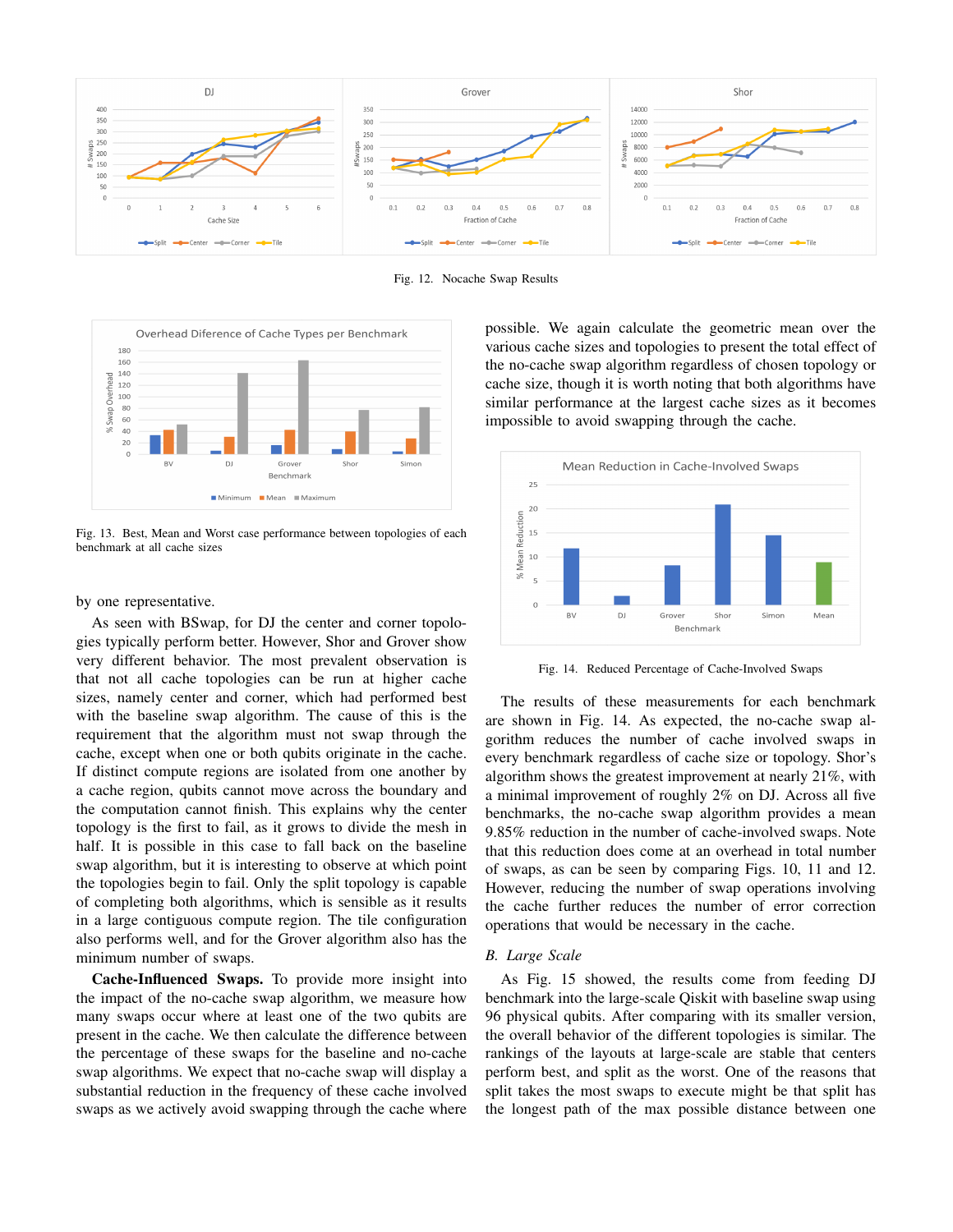pair of cache and non-cache qubits, which becomes even more pronounced as the mesh increases in size. This demonstrates that the policy will be applicable for scale-out large quantum algorithm. As shown in the figures, for different layouts at a different size, a wise policy can reduce the number of swap operations by one order of magnitude for switching between the optimal layout in different cases. The large scale results also support the assumption that with a very aggressive memory-dense design as 80%, the policy can keep the extra swap overhead within 2 times range and achieve a 3 times reduction on quantum chip size.



Fig. 15. Large-Scale Results of the DJ Benchmark

# *C. Discussion*

In order to provide insight into the behavior of the algorithms we tested, we present here a small discussion on their properties and how they influence our observations. First, each of the smaller algorithms are relatively similar. They begin with a set of Hadamard gates to create superpositions of the qubits, perform a sequence of operations that depend on the given oracle the circuit is made to execute, then end with another set of Hadamard gates and measurements to extract the results. The cache mostly impacts multi-qubit gates as qubits must be moved to adjacent positions. These three algorithms benefit from larger contiguous compute regions, though not extremely as they do not implement many multi-qubit gates depending on the oracle.

By comparison, both Shor's and Grover's algorithm are more complex and rely on a larger number of multi-qubit gates. Shor's algorithm in particular shows a considerable difference between cache topologies at large cache sizes likely due to the large number of multi-qubit gates. Center and corner cache topologies provide contiguous compute regions without having to move as across the entire graph as often to meet adjacency requirements. Grover's algorithm stands apart from all of the others, actually benefiting most commonly from the tile topology. This is likely due to the implementation of the input oracle, which happens to execute in a way that benefits from the tile topology.

## VI. CONCLUSION

In order to execute important quantum algorithms, it is necessary to increase the number of available qubits in a quantum computer. Quantum caches are one such method by reducing the number of ancilla qubits necessary for implementing quantum error correction codes. We have extended this concept from ion trap computers to superconducting meshes and modified the Qiskit quantum simulator to accommodate quantum caches. With these modifications, we have examined various cache sizes and topologies on five different quantum algorithms. Our observations show that central caches typically minimize the number of swaps added by the cache during algorithm execution, but it is optimal to profile each individual algorithm. We proposed an alternative cache-aware swap algorithm that reduces the cache disturbance caused by swapping qubits, further reducing cache operations and increasing reliability. In combination, these methods will increase the number of usable qubits on systems that implement error correction.

## VII. ACKNOWLEDGEMENT

We appreciate the invaluable comments from the shepherd Marko Vukolic and anonymous reviewers who help us finalize the paper. This work is supported in part by NSF Grants 1422408, 1527318, 1946626, and 2020446. Travis LeCompte is supported by a Louisiana Board of Regent Fellowship.

#### **REFERENCES**

- [1] Arute, Frank, et al. "Quantum supremacy using a programmable superconducting processor." Nature 574.7779 (2019): 505-510.
- [2] Dowling, Jonathan P. "On The Dowling-'Neven' Law." Quantum Pundit. 11 July 2019. http://quantumpundit.blogspot.com/2019/07/on-dowlingneven-law.html
- [3] Cross, Andrew. "The IBM Q experience and QISKit open-source quantum computing software", APS Meeting Abstracts, 2018.
- [4] Goyal, Sandeep K., et al. "Geometry of the generalized Bloch sphere for qutrits." Journal of Physics A: Mathematical and Theoretical 49.16 (2016): 165203.
- [5] Kielpinski, David, Chris Monroe, and David J. Wineland. "Architecture for a large-scale ion-trap quantum computer." Nature 417.6890 (2002): 709.
- [6] Monroe, Christopher, and Jungsang Kim. "Scaling the ion trap quantum processor." Science 339.6124 (2013): 1164-1169.
- [7] Kreger-Stickles, Lucas, and Mark Oskin. "Microcoded architectures for ion-tap quantum computers." 2008 International Symposium on Computer Architecture. IEEE, 2008.
- [8] Linke, Norbert M., et al. "Experimental comparison of two quantum computing architectures." Proceedings of the National Academy of Sciences 114.13 (2017): 3305-3310.
- [9] Li, Ying, et al. "Resource costs for fault-tolerant linear optical quantum computing." Physical Review X 5.4 (2015): 041007.
- [10] Marcos, D., et al. "Coupling nitrogen-vacancy centers in diamond to superconducting flux qubits." Physical review letters 105.21 (2010): 210501.
- [11] Fu, Xiang, et al. "An experimental microarchitecture for a superconducting quantum processor." Proceedings of the 50th Annual IEEE/ACM International Symposium on Microarchitecture. ACM, 2017.
- [12] Kelly, Julian. "A preview of Bristlecone, Google's Quantum Processor." Google AI Blog. 5 March 2018. https://ai.googleblog.com/2018/03/apreview-of-bristlecone-googles-new.html
- [13] Tannu, Swamit S., and Moinuddin K. Qureshi. "Not all qubits are created equal: A case for variability-aware policies for nisq-era quantum computers." arXiv preprint arXiv:1805.10224 (2018).
- [14] Lye, Aaron, Robert Wille, and Rolf Drechsler. "Determining the minimal number of swap gates for multi-dimensional nearest neighbor quantum circuits." The 20th Asia and South Pacific Design Automation Conference. IEEE, 2015.
- [15] Shor, Peter W. "Scheme for reducing decoherence in quantum computer memory." Physical review A 52.4 (1995): R2493.
- [16] Michael, Marios H., et al. "New class of quantum error-correcting codes for a bosonic mode." Physical Review X 6.3 (2016): 031006.